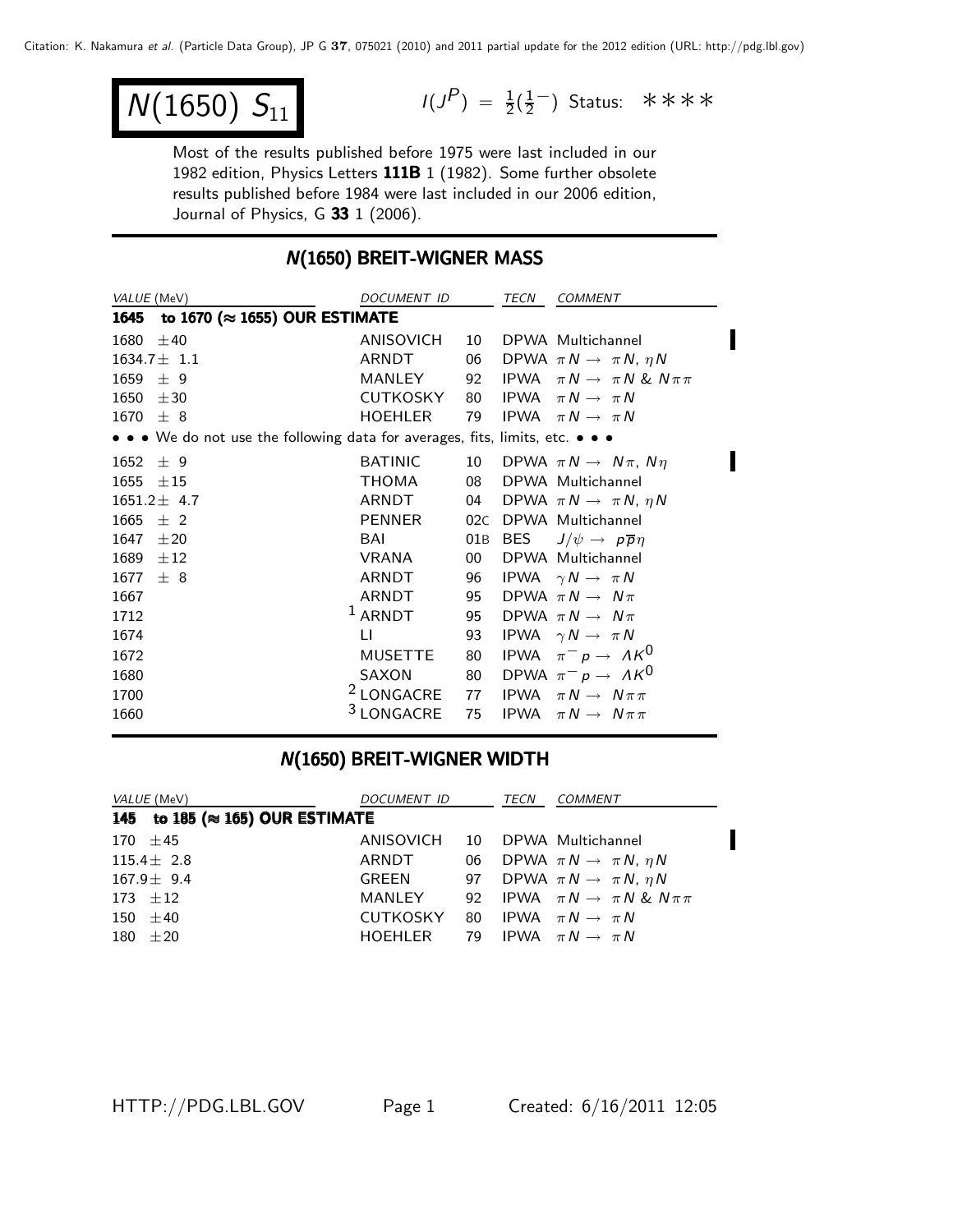• • • We do not use the following data for averages, fits, limits, etc. • • •

| 202 $\pm 16$<br>180 $\pm 20$<br>$130.6 \pm 7.0$<br>138 $\pm$ 7<br>$+80$<br>145<br>$-45$ | <b>BATINIC</b><br><b>THOMA</b><br>ARNDT<br><b>PENNER</b><br>BAI                                                 | 10<br>08<br>04                                      | DPWA $\pi N \rightarrow N \pi$ , $N \eta$<br>DPWA Multichannel<br>DPWA $\pi N \rightarrow \pi N$ , $\eta N$<br>02C DPWA Multichannel<br>01B BES $J/\psi \rightarrow p\overline{p}\eta$                                                                                                                                                         |
|-----------------------------------------------------------------------------------------|-----------------------------------------------------------------------------------------------------------------|-----------------------------------------------------|------------------------------------------------------------------------------------------------------------------------------------------------------------------------------------------------------------------------------------------------------------------------------------------------------------------------------------------------|
| 202<br>±40<br>160 $\pm$ 12<br>-90<br>184<br>225<br>179<br>120<br>170<br>130             | <b>VRANA</b><br>ARNDT<br>ARNDT<br>$1$ ARNDT<br>$\mathbf{H}$<br><b>MUSETTE</b><br>SAXON<br><sup>3</sup> LONGACRE | 00 <sup>°</sup><br>95<br>95<br>93<br>80<br>80<br>75 | DPWA Multichannel<br>96 IPWA $\gamma N \rightarrow \pi N$<br>DPWA $\pi N \rightarrow N \pi$<br>DPWA $\pi N \rightarrow N \pi$<br>IPWA $\gamma N \rightarrow \pi N$<br>IPWA $\pi^- p \to \Lambda K^0$<br>DPWA $\pi^- p \to \Lambda K^0$<br><sup>2</sup> LONGACRE 77 IPWA $\pi N \rightarrow N \pi \pi$<br>IPWA<br>$\pi N \rightarrow N \pi \pi$ |

# N(1650) POLE POSITION

| <b>REAL PART</b>                                                              |                                                             |        |             |                                              |
|-------------------------------------------------------------------------------|-------------------------------------------------------------|--------|-------------|----------------------------------------------|
| VALUE (MeV)                                                                   | DOCUMENT ID                                                 |        | TECN        | <b>COMMENT</b>                               |
| 1640 to 1670 (≈ 1655) OUR ESTIMATE                                            |                                                             |        |             |                                              |
| $1670 \pm 35$                                                                 | ANISOVICH                                                   |        |             | 10 DPWA Multichannel                         |
| 1648                                                                          | ARNDT                                                       |        |             | 06 DPWA $\pi N \rightarrow \pi N$ , $\eta N$ |
| 1670                                                                          | $4$ HOEHLER                                                 |        |             | 93 ARGD $\pi N \rightarrow \pi N$            |
| $1640 \pm 20$                                                                 | CUTKOSKY                                                    | 80     |             | IPWA $\pi N \rightarrow \pi N$               |
| • • • We do not use the following data for averages, fits, limits, etc. • • • |                                                             |        |             |                                              |
| $1646 \pm 8$                                                                  | <b>BATINIC</b>                                              | 10     |             | DPWA $\pi N \rightarrow N \pi$ , $N \eta$    |
| $1645 + 15$                                                                   | <b>THOMA</b>                                                | 08     |             | DPWA Multichannel                            |
| 1653                                                                          | ARNDT                                                       |        |             | 04 DPWA $\pi N \rightarrow \pi N$ , $\eta N$ |
| 1663                                                                          | VRANA                                                       | $00 -$ |             | DPWA Multichannel                            |
| $1660 \pm 10$                                                                 | <sup>5</sup> ARNDT                                          |        |             | 98 DPWA $\pi N \rightarrow \pi N$ , $\eta N$ |
| 1673                                                                          | ARNDT                                                       | 95     |             | DPWA $\pi N \rightarrow N \pi$               |
| 1689                                                                          | $1$ ARNDT                                                   |        |             | 95 DPWA $\pi N \rightarrow N \pi$            |
| 1657                                                                          | ARNDT                                                       |        |             | 91 DPWA $\pi N \rightarrow \pi N$ Soln SM90  |
| 1648 or 1651                                                                  | <sup>6</sup> LONGACRE 78 IPWA $\pi N \rightarrow N \pi \pi$ |        |             |                                              |
| 1699 or 1698                                                                  | <sup>2</sup> LONGACRE                                       | 77     |             | IPWA $\pi N \rightarrow N \pi \pi$           |
| $-2\times$ IMAGINARY PART                                                     |                                                             |        |             |                                              |
| VALUE (MeV)                                                                   | <b>DOCUMENT ID</b>                                          |        | <b>TECN</b> | <b>COMMENT</b>                               |
| 150 to 180 (≈ 165) OUR ESTIMATE                                               |                                                             |        |             |                                              |
| $170 + 40$                                                                    | ANISOVICH                                                   | 10     |             | DPWA Multichannel                            |
| 80                                                                            | <b>ARNDT</b>                                                | 06     |             | DPWA $\pi N \rightarrow \pi N$ , $\eta N$    |
| 163                                                                           | $4$ HOEHLER                                                 | 93     |             | ARGD $\pi N \rightarrow \pi N$               |
| $150 + 30$                                                                    | <b>CUTKOSKY</b>                                             | 80     |             | IPWA $\pi N \rightarrow \pi N$               |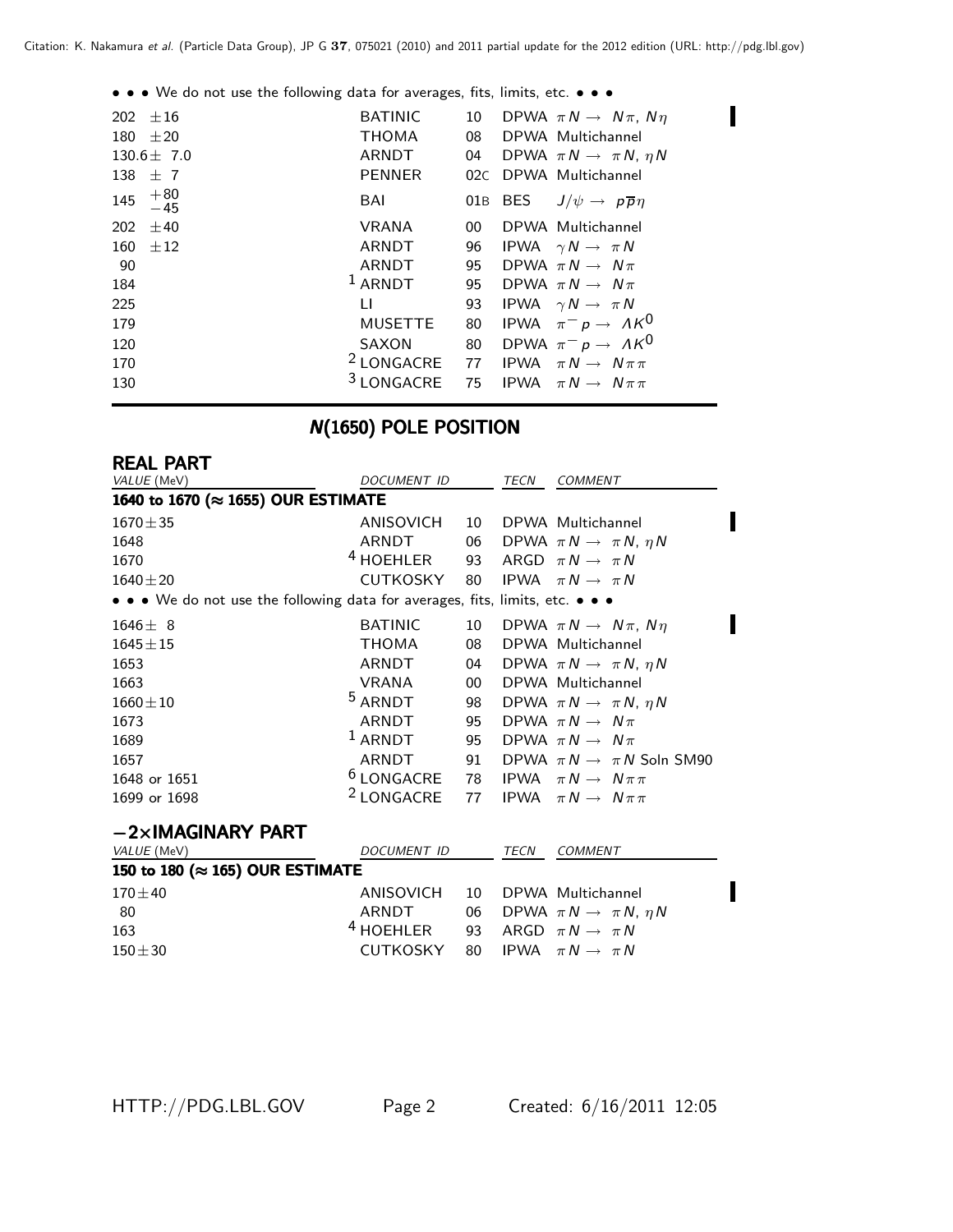| • • • We do not use the following data for averages, fits, limits, etc. • • • |                       |                 |                                                             |
|-------------------------------------------------------------------------------|-----------------------|-----------------|-------------------------------------------------------------|
| $204 \pm 17$                                                                  | <b>BATINIC</b>        | 10              | DPWA $\pi N \rightarrow N \pi$ , $N \eta$                   |
| $187 + 20$                                                                    | <b>THOMA</b>          | 08              | DPWA Multichannel                                           |
| 182                                                                           | ARNDT                 |                 | 04 DPWA $\pi N \rightarrow \pi N$ , $\eta N$                |
| 240                                                                           | <b>VRANA</b>          | 00 <sup>1</sup> | DPWA Multichannel                                           |
| $140 + 20$                                                                    | $5$ ARNDT             | 98              | DPWA $\pi N \rightarrow \pi N$ , $\eta N$                   |
| -82                                                                           | ARNDT                 |                 | 95 DPWA $\pi N \rightarrow N \pi$                           |
| 192                                                                           | $1$ ARNDT             | 95              | DPWA $\pi N \rightarrow N \pi$                              |
| 160                                                                           | ARNDT                 | 91              | DPWA $\pi N \rightarrow \pi N$ Soln SM90                    |
| 117 or 119                                                                    |                       |                 | <sup>6</sup> LONGACRE 78 IPWA $\pi N \rightarrow N \pi \pi$ |
| 174 or 173                                                                    | <sup>2</sup> LONGACRE |                 | 77 IPWA $\pi N \rightarrow N \pi \pi$                       |
|                                                                               |                       |                 |                                                             |

#### **N(1650) ELASTIC POLE RESIDUE**

# MODULUS |r|

| VALUE (MeV)                                                                                                           | DOCUMENT ID    |    | TECN | COMMENT                                     |
|-----------------------------------------------------------------------------------------------------------------------|----------------|----|------|---------------------------------------------|
| 14                                                                                                                    | ARNDT          | 06 |      | DPWA $\pi N \rightarrow \pi N$ , $\eta N$   |
| 39                                                                                                                    | HOEHLER        | 93 |      | ARGD $\pi N \rightarrow \pi N$              |
| $60 + 10$                                                                                                             | CUTKOSKY       | 80 |      | IPWA $\pi N \rightarrow \pi N$              |
| • • • We do not use the following data for averages, fits, limits, etc. • • •                                         |                |    |      |                                             |
| 100                                                                                                                   | <b>BATINIC</b> | 10 |      | DPWA $\pi N \rightarrow N \pi$ , $N \eta$   |
| 69                                                                                                                    | ARNDT          | 04 |      | DPWA $\pi N \rightarrow \pi N$ , $\eta N$   |
| 22                                                                                                                    | ARNDT          | 95 |      | DPWA $\pi N \rightarrow N \pi$              |
| 72                                                                                                                    | $1$ ARNDT      |    |      | 95 DPWA $\pi N \rightarrow N \pi$           |
| 54                                                                                                                    | ARNDT          |    |      | 91 DPWA $\pi N \rightarrow \pi N$ Soln SM90 |
| <b>PHASE <math>\theta</math></b>                                                                                      |                |    |      |                                             |
| VALUE $(^\circ)$                                                                                                      | DOCUMENT ID    |    | TECN | COMMENT                                     |
| $-69$                                                                                                                 | ARNDT          | 06 |      | DPWA $\pi N \rightarrow \pi N$ , $\eta N$   |
| $-37$                                                                                                                 | HOEHLER        | 93 |      | ARGD $\pi N \rightarrow \pi N$              |
| $-75 + 25$                                                                                                            | CUTKOSKY       | 80 |      | IPWA $\pi N \rightarrow \pi N$              |
| $\bullet \bullet \bullet$ We do not use the following data for averages, fits, limits, etc. $\bullet \bullet \bullet$ |                |    |      |                                             |
| $-65$                                                                                                                 | <b>BATINIC</b> | 10 |      | DPWA $\pi N \rightarrow N \pi$ , $N \eta$   |
| $-55$                                                                                                                 | ARNDT          | 04 |      | DPWA $\pi N \rightarrow \pi N$ , $\eta N$   |
| 29                                                                                                                    | ARNDT          | 95 |      | DPWA $\pi N \rightarrow N \pi$              |
| $-85$                                                                                                                 | $1$ ARNDT      | 95 |      | DPWA $\pi N \rightarrow N \pi$              |
| $-38$                                                                                                                 | ARNDT          | 91 |      | DPWA $\pi N \rightarrow \pi N$ Soln SM90    |
|                                                                                                                       |                |    |      |                                             |

### N(1650) DECAY MODES

The following branching fractions are our estimates, not fits or averages.

|            | Mode               |        | Fraction $(\Gamma_i/\Gamma)$ |
|------------|--------------------|--------|------------------------------|
| $\Gamma_1$ | $N\pi$             |        | $0.60$ to $0.95$             |
| $\Gamma_2$ | $N\eta$            |        | $3 - 10 \%$                  |
| $\Gamma_3$ | $\Lambda K$        |        | $3 - 11 \%$                  |
| $\Gamma_4$ | ΣΚ                 |        |                              |
| $\Gamma_5$ | $N\pi\pi$          |        | 10-20 %                      |
| $\Gamma_6$ | $\Delta\pi$        |        | $1 - 7\%$                    |
|            | HTTP://PDG.LBL.GOV | Page 3 | Created: $6/16/2011$ 12:05   |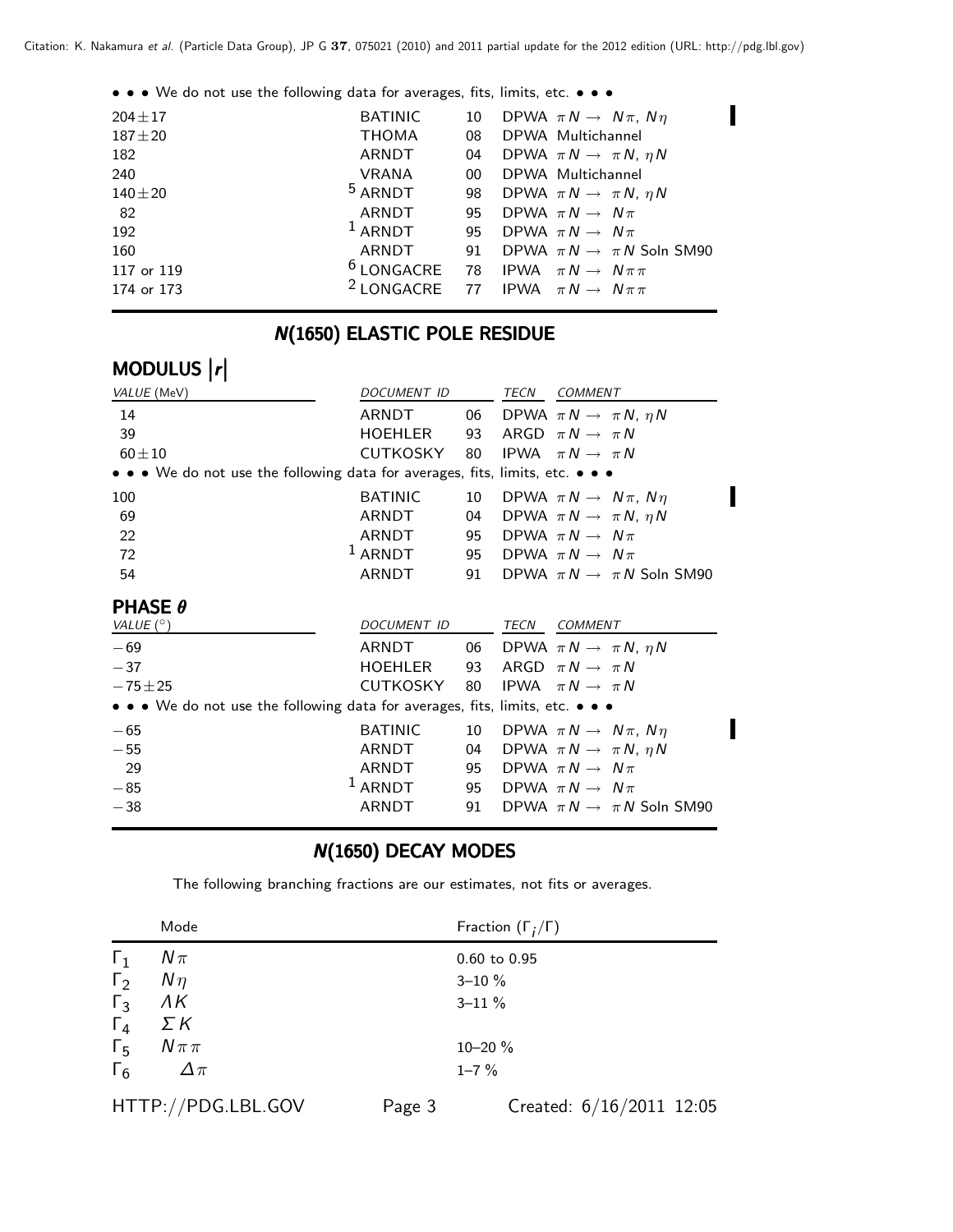| $\Gamma_7$            | $\Delta(1232)\pi$ , D-wave        |                   |
|-----------------------|-----------------------------------|-------------------|
| $\Gamma_8$            | $N \rho$                          | $4 - 12 \%$       |
| $\Gamma_{\mathsf{Q}}$ | $N\rho$ , S=1/2, S-wave           |                   |
| $\Gamma_{10}$         | $N\rho$ , S=3/2, D-wave           |                   |
| $\Gamma_{11}$         | $N(\pi\pi)_{S\text{-wave}}^{I=0}$ | $<$ 4 $\%$        |
| $\Gamma_{12}$         | $N(1440)\pi$                      | ${<}5\%$          |
| $\Gamma_{13}$         | $p\gamma$                         | $0.04 - 0.18 \%$  |
| $\Gamma_{14}$         | $p\gamma$ , helicity=1/2          | $0.04 - 0.18 \%$  |
| $\Gamma_{15}$         | $n\gamma$                         | $0.003 - 0.17 \%$ |
| $\Gamma_{16}$         | $n\gamma$ , helicity=1/2          | $0.003 - 0.17 \%$ |

### **N(1650) BRANCHING RATIOS**

| $\Gamma(N\pi)/\Gamma_{\rm total}$                                             |                                     |        |             | $\mathsf{\Gamma}_1/\mathsf{\Gamma}$       |  |
|-------------------------------------------------------------------------------|-------------------------------------|--------|-------------|-------------------------------------------|--|
| <b>VALUE</b>                                                                  | DOCUMENT ID                         |        | TECN        | <b>COMMENT</b>                            |  |
| 0.60 to 0.95 OUR ESTIMATE                                                     |                                     |        |             |                                           |  |
| $0.50 \pm 0.25$                                                               | ANISOVICH                           | 10     |             | DPWA Multichannel                         |  |
| 1.0                                                                           | <b>ARNDT</b>                        | 06     |             | DPWA $\pi N \rightarrow \pi N$ , $\eta N$ |  |
| $0.735 \pm 0.011$                                                             | <b>GREEN</b>                        | 97     |             | DPWA $\pi N \rightarrow \pi N$ , $\eta N$ |  |
| $0.89 \pm 0.07$                                                               | MANLEY                              | 92     | <b>IPWA</b> | $\pi N \rightarrow \pi N$ & $N \pi \pi$   |  |
| $0.65 \pm 0.10$                                                               | CUTKOSKY                            | 80     |             | IPWA $\pi N \rightarrow \pi N$            |  |
| $0.61 \pm 0.04$                                                               | <b>HOEHLER</b>                      | 79     |             | IPWA $\pi N \rightarrow \pi N$            |  |
| • • • We do not use the following data for averages, fits, limits, etc. • • • |                                     |        |             |                                           |  |
| $0.79 \pm 0.06$                                                               | <b>BATINIC</b>                      | 10     |             | DPWA $\pi N \rightarrow N \pi$ , $N \eta$ |  |
| $0.70 \pm 0.15$                                                               | <b>THOMA</b>                        | 08     |             | DPWA Multichannel                         |  |
| 1.000                                                                         | <b>ARNDT</b>                        | 04     |             | DPWA $\pi N \rightarrow \pi N$ , $\eta N$ |  |
| $0.65 \pm 0.04$                                                               | <b>PENNER</b>                       |        |             | 02C DPWA Multichannel                     |  |
| $0.74 \pm 0.02$                                                               | <b>VRANA</b>                        | $00\,$ |             | DPWA Multichannel                         |  |
| 0.99                                                                          | <b>ARNDT</b>                        | 95     |             | DPWA $\pi N \rightarrow N \pi$            |  |
| 0.27                                                                          | $1$ ARNDT                           | 95     |             | DPWA $\pi N \rightarrow N \pi$            |  |
| $\Gamma(N\eta)/\Gamma_{\rm total}$                                            |                                     |        |             | $\mathsf{\Gamma}_2/\mathsf{\Gamma}$       |  |
| <b>VALUE</b>                                                                  | DOCUMENT ID                         |        | TECN        | <i>COMMENT</i>                            |  |
| $0.023 \pm 0.022$ OUR AVERAGE                                                 | Error includes scale factor of 4.3. |        |             |                                           |  |
| $0.010 \pm 0.006$                                                             | <b>PENNER</b>                       |        |             | 02C DPWA Multichannel                     |  |
| $0.06 \pm 0.01$                                                               | <b>VRANA</b>                        | 00     |             | DPWA Multichannel                         |  |
| • • • We do not use the following data for averages, fits, limits, etc. • • • |                                     |        |             |                                           |  |
| $0.13 \pm 0.05$                                                               | <b>BATINIC</b>                      | 10     |             | DPWA $\pi N \rightarrow N \pi$ , $N \eta$ |  |
| $0.15 \pm 0.06$                                                               | <b>THOMA</b>                        | 08     |             | DPWA Multichannel                         |  |
| $\Gamma(\Lambda K)/\Gamma_{\rm total}$                                        |                                     |        |             | $\Gamma_3/\Gamma$                         |  |
| <b>VALUE</b>                                                                  | <b>DOCUMENT ID</b>                  |        | TECN        | <b>COMMENT</b>                            |  |
| $0.029 \pm 0.004$ OUR AVERAGE                                                 | Error includes scale factor of 1.2. |        |             |                                           |  |
| $0.04 \pm 0.01$                                                               | <b>SHKLYAR</b>                      | 05     |             | DPWA Multichannel                         |  |
| $0.027 \pm 0.004$                                                             | <b>PENNER</b>                       |        |             | 02C DPWA Multichannel                     |  |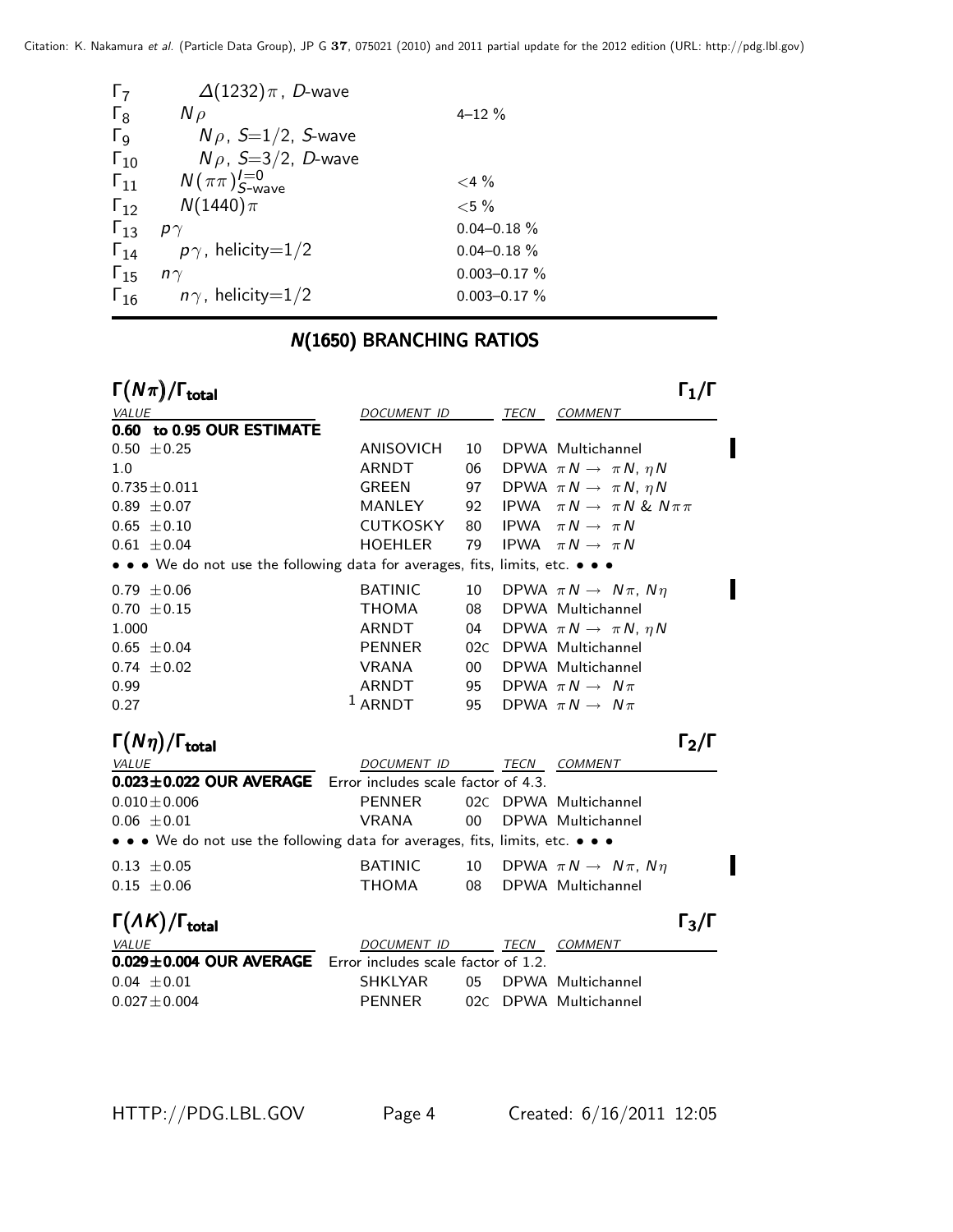| <b>VALUE</b>     |                                                             | $(\Gamma_i \Gamma_f)^{1/2} / \Gamma_{total}$ in $N \pi \rightarrow N(1650) \rightarrow AK$<br>DOCUMENT ID                                                                                                                                                 |                 | TECN COMMENT                              | $({\Gamma_1 \Gamma_3})^{\frac{1}{2}}/{\Gamma}$ |
|------------------|-------------------------------------------------------------|-----------------------------------------------------------------------------------------------------------------------------------------------------------------------------------------------------------------------------------------------------------|-----------------|-------------------------------------------|------------------------------------------------|
|                  | $-0.27$ to $-0.17$ OUR ESTIMATE                             |                                                                                                                                                                                                                                                           |                 |                                           |                                                |
| $-0.22$          |                                                             | <b>BELL</b>                                                                                                                                                                                                                                               |                 | 83 DPWA $\pi^- p \to A K^0$               |                                                |
| $-0.22$          |                                                             | SAXON                                                                                                                                                                                                                                                     | 80              | DPWA $\pi^- p \to A K^0$                  |                                                |
| <i>VALUE</i>     |                                                             | $(\Gamma_i \Gamma_f)^{1/2}/\Gamma_{\text{total}}$ in $N\pi \to N(1650) \to \Sigma K$<br><u>DOCUMENT ID</u>                                                                                                                                                |                 | <u>TECN COMMENT</u>                       | $(\Gamma_1 \Gamma_4)^{\frac{1}{2}} / \Gamma$   |
|                  |                                                             | • • • We do not use the following data for averages, fits, limits, etc. • • •                                                                                                                                                                             |                 |                                           |                                                |
| $-0.254$         |                                                             | <b>LIVANOS</b>                                                                                                                                                                                                                                            | 80              | DPWA $\pi p \rightarrow \Sigma K$         |                                                |
|                  |                                                             |                                                                                                                                                                                                                                                           |                 |                                           |                                                |
|                  | coupling to $\Delta(1232)\pi$ .                             | Note: Signs of couplings from $\pi N \to N \pi \pi$ analyses were changed in the<br>1986 edition to agree with the baryon-first convention; the overall phase<br>ambiguity is resolved by choosing a negative sign for the $\Delta(1620)$ S <sub>31</sub> |                 |                                           |                                                |
|                  |                                                             | $(\Gamma_i\Gamma_f)^{1/2}/\Gamma_{\rm total}$ in $N\pi\to\mathcal{N}(1650)\to\Delta(1232)\pi$ , D-wave                                                                                                                                                    |                 |                                           | $(\Gamma_1\Gamma_7)^{\frac{1}{2}}$ /Г          |
| <i>VALUE</i>     | +0.15 to 0.23 OUR ESTIMATE                                  | DOCUMENT ID TECN COMMENT                                                                                                                                                                                                                                  |                 |                                           |                                                |
| $+0.12 \pm 0.04$ |                                                             | MANLEY 92 IPWA $\pi N \rightarrow \pi N$ & $N \pi \pi$                                                                                                                                                                                                    |                 |                                           |                                                |
| $+0.29$          |                                                             | 2,7 LONGACRE 77 IPWA $\pi N \rightarrow N \pi \pi$                                                                                                                                                                                                        |                 |                                           |                                                |
| $+0.15$          |                                                             | <sup>3</sup> LONGACRE                                                                                                                                                                                                                                     | 75              | <b>IPWA</b> $\pi N \rightarrow N \pi \pi$ |                                                |
|                  |                                                             | • • • We do not use the following data for averages, fits, limits, etc. • • •                                                                                                                                                                             |                 |                                           |                                                |
| $+0.26 \pm 0.14$ |                                                             | THOMA                                                                                                                                                                                                                                                     |                 | 08 DPWA Multichannel                      |                                                |
|                  | $\Gamma(\Delta(1232)\pi, D$ -wave)/ $\Gamma_{\text{total}}$ |                                                                                                                                                                                                                                                           |                 |                                           | $\Gamma_7/\Gamma$                              |
| <b>VALUE</b>     |                                                             | DOCUMENT ID TECN COMMENT                                                                                                                                                                                                                                  |                 |                                           |                                                |
| $0.02 \pm 0.01$  |                                                             | <b>VRANA</b>                                                                                                                                                                                                                                              | 00 <sup>1</sup> | DPWA Multichannel                         |                                                |
|                  |                                                             | • • • We do not use the following data for averages, fits, limits, etc. • • •                                                                                                                                                                             |                 |                                           |                                                |
| $0.10 \pm 0.05$  |                                                             | <b>THOMA</b>                                                                                                                                                                                                                                              | 08              | DPWA Multichannel                         |                                                |
| <b>VALUE</b>     |                                                             | $(\Gamma_i \Gamma_f)^{\frac{1}{2}} / \Gamma_{\text{total}}$ in $N\pi \to N(1650) \to N\rho$ , S=1/2, S-wave $(\Gamma_1 \Gamma_9)^{\frac{1}{2}} / \Gamma$<br>DOCUMENT ID TECN COMMENT                                                                      |                 |                                           |                                                |
|                  | $\pm$ 0.03 to $\pm$ 0.19 OUR ESTIMATE                       |                                                                                                                                                                                                                                                           |                 |                                           |                                                |
| $-0.01 \pm 0.09$ |                                                             | MANLEY 92 IPWA $\pi N \rightarrow \pi N$ & $N \pi \pi$                                                                                                                                                                                                    |                 |                                           |                                                |
| $+0.17$          |                                                             | 2,7 LONGACRE 77 IPWA $\pi N \rightarrow N \pi \pi$                                                                                                                                                                                                        |                 |                                           |                                                |
| $-0.16$          |                                                             | <sup>3</sup> LONGACRE 75 IPWA $\pi N \rightarrow N \pi \pi$                                                                                                                                                                                               |                 |                                           |                                                |
|                  | $\Gamma(N\rho, S=1/2, S$ -wave)/ $\Gamma_{\text{total}}$    |                                                                                                                                                                                                                                                           |                 |                                           | $\Gamma_{9}/\Gamma$                            |
| <b>VALUE</b>     |                                                             | DOCUMENT ID TECN COMMENT                                                                                                                                                                                                                                  |                 |                                           |                                                |
| $0.01 \pm 0.01$  |                                                             | VRANA 00 DPWA Multichannel                                                                                                                                                                                                                                |                 |                                           |                                                |
| <b>VALUE</b>     |                                                             | $(\Gamma_i \Gamma_f)^{\frac{1}{2}} / \Gamma_{\text{total}}$ in $N \pi \to N(1650) \to N \rho$ , S=3/2, D-wave $(\Gamma_1 \Gamma_{10})^{\frac{1}{2}} / \Gamma$<br>DOCUMENT ID TECN COMMENT                                                                 |                 |                                           |                                                |
|                  | $+0.17$ to $+0.29$ OUR ESTIMATE                             |                                                                                                                                                                                                                                                           |                 |                                           |                                                |
|                  |                                                             | MANLEY 92 IPWA $\pi N \rightarrow \pi N \& N \pi \pi$                                                                                                                                                                                                     |                 |                                           |                                                |
| $+0.16 \pm 0.06$ |                                                             | 2,7 LONGACRE 77 IPWA $\pi N \rightarrow N \pi \pi$                                                                                                                                                                                                        |                 |                                           |                                                |

HTTP://PDG.LBL.GOV Page 5 Created: 6/16/2011 12:05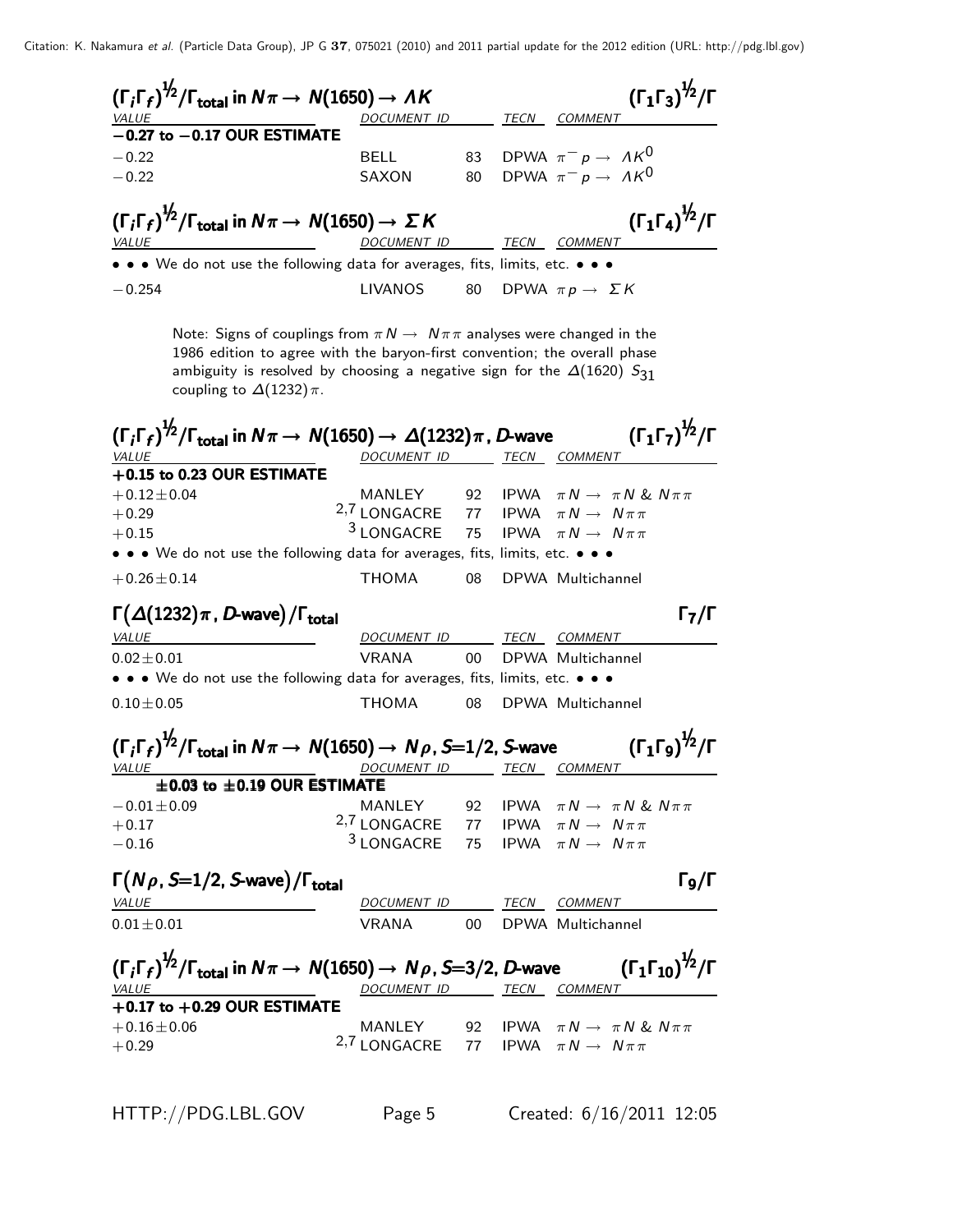| $\Gamma(N\rho, S=3/2, D$ -wave)/ $\Gamma_{\text{total}}$                                                                  |                                                   |                 |      | $\Gamma_{10}/\Gamma$                                                                                                             |
|---------------------------------------------------------------------------------------------------------------------------|---------------------------------------------------|-----------------|------|----------------------------------------------------------------------------------------------------------------------------------|
| <i>VALUE</i>                                                                                                              | DOCUMENT ID                                       |                 | TECN | COMMENT                                                                                                                          |
| $0.13 \pm 0.03$                                                                                                           | <b>VRANA</b>                                      | 00 <sup>°</sup> |      | DPWA Multichannel                                                                                                                |
| $(\Gamma_i \Gamma_f)^{1/2}/\Gamma_{\text{total}}$ in $N\pi \to N(1650) \to N(\pi\pi)_{S-\text{wave}}^{I=0}$               |                                                   |                 |      | $(\Gamma_1 \Gamma_{11})^{\frac{1}{2}} / \Gamma$                                                                                  |
| VALUE                                                                                                                     | DOCUMENT ID                                       |                 |      | TECN COMMENT                                                                                                                     |
| $+0.04$ to $+0.18$ OUR ESTIMATE<br>$+0.12 \pm 0.08$<br>0.00<br>$+0.25$                                                    | MANLEY<br><sup>2,7</sup> LONGACRE<br>$3$ LONGACRE |                 |      | 92 IPWA $\pi N \rightarrow \pi N \& N \pi \pi$<br>77 IPWA $\pi N \rightarrow N \pi \pi$<br>75 IPWA $\pi N \rightarrow N \pi \pi$ |
| $\Gamma(N(\pi\pi)_{S\text{-wave}}^{I=0})/\Gamma_{\text{total}}$<br><b>VALUE</b>                                           | DOCUMENT ID                                       |                 | TECN | $\Gamma_{11}/\Gamma$<br>COMMENT                                                                                                  |
| $0.01 \pm 0.01$                                                                                                           | <b>VRANA</b>                                      | $00 -$          |      | DPWA Multichannel                                                                                                                |
| $(\Gamma_i \Gamma_f)^{\frac{1}{2}} / \Gamma_{\text{total}}$ in $N\pi \rightarrow N(1650) \rightarrow N(1440)\pi$<br>VALUE | DOCUMENT ID TECN COMMENT                          |                 |      | $(\Gamma_1 \Gamma_{12})^{\frac{1}{2}} / \Gamma$                                                                                  |
| $+0.11 \pm 0.06$                                                                                                          |                                                   |                 |      | MANLEY 92 IPWA $\pi N \rightarrow \pi N \& N \pi \pi$                                                                            |
| $\Gamma(N(1440)\pi)/\Gamma_{\rm total}$<br><b>VALUE</b>                                                                   | DOCUMENT ID                                       |                 | TECN | $\Gamma_{12}/\Gamma$<br><i>COMMENT</i>                                                                                           |
| $0.03 \pm 0.01$                                                                                                           | <b>VRANA</b>                                      | $00\,$          |      | DPWA Multichannel                                                                                                                |

#### N(1650) PHOTON DECAY AMPLITUDES

Papers on  $\gamma$  N amplitudes predating 1981 may be found in our 2006 edition, Journal of Physics, G 33 1 (2006).

# $N(1650) \rightarrow p\gamma$ , helicity-1/2 amplitude A<sub>1/2</sub>

| VALUE (GeV $^{-1/2}$ )                                                        | DOCUMENT ID            |     | TECN | <i>COMMENT</i>                            |
|-------------------------------------------------------------------------------|------------------------|-----|------|-------------------------------------------|
| $+0.053\pm0.016$ OUR ESTIMATE                                                 |                        |     |      |                                           |
| $0.060 + 0.020$                                                               | ANISOVICH              | 10  |      | DPWA Multichannel                         |
| $0.100 \pm 0.035$                                                             | <sup>8</sup> ANISOVICH |     |      | 09A DPWA $\gamma d \rightarrow \eta N(N)$ |
| $0.022 + 0.007$                                                               | DUGGER                 | 07  |      | DPWA $\gamma N \rightarrow \pi N$         |
| $0.069 \pm 0.005$                                                             | ARNDT                  |     |      | 96 IPWA $\gamma N \rightarrow \pi N$      |
| $0.033 \pm 0.015$                                                             | CRAWFORD               |     |      | 83 IPWA $\gamma N \rightarrow \pi N$      |
| $0.050 + 0.010$                                                               | AWA JI                 |     |      | 81 DPWA $\gamma N \rightarrow \pi N$      |
| • • • We do not use the following data for averages, fits, limits, etc. • • • |                        |     |      |                                           |
| 0.033                                                                         | <b>DRECHSEL</b>        | 07  |      | DPWA $\gamma N \rightarrow \pi N$         |
| 0.049                                                                         | <b>PENNER</b>          | 02D |      | DPWA Multichannel                         |
| $0.068 \pm 0.003$                                                             | $\mathsf{L}$           | 93  |      | IPWA $\gamma N \rightarrow \pi N$         |
| 0.091                                                                         | <b>WADA</b>            | 84  |      | DPWA Compton scattering                   |

### $N(1650) \rightarrow n\gamma$ , helicity-1/2 amplitude A<sub>1/2</sub>

| VALUE (GeV $-1/2$ )             | <b>DOCUMENT ID</b>     |    | TECN | COMMENT                                   |
|---------------------------------|------------------------|----|------|-------------------------------------------|
| $-0.015 \pm 0.021$ OUR ESTIMATE |                        |    |      |                                           |
| $-0.055 \pm 0.020$              | <sup>9</sup> ANISOVICH |    |      | 09A DPWA $\gamma d \rightarrow \eta N(N)$ |
| $-0.015 \pm 0.005$              | ARNDT                  | 96 |      | IPWA $\gamma N \rightarrow \pi N$         |
| $-0.008 \pm 0.004$              | <b>AWAJI</b>           | 81 |      | DPWA $\gamma N \rightarrow \pi N$         |
| $0.004 \pm 0.004$               | <b>FUJII</b>           | 81 |      | DPWA $\gamma N \rightarrow \pi N$         |
|                                 |                        |    |      |                                           |
| HTTP://PDG.LBL.GOV              | Page 6                 |    |      | Created: 6/16/2011 12:05                  |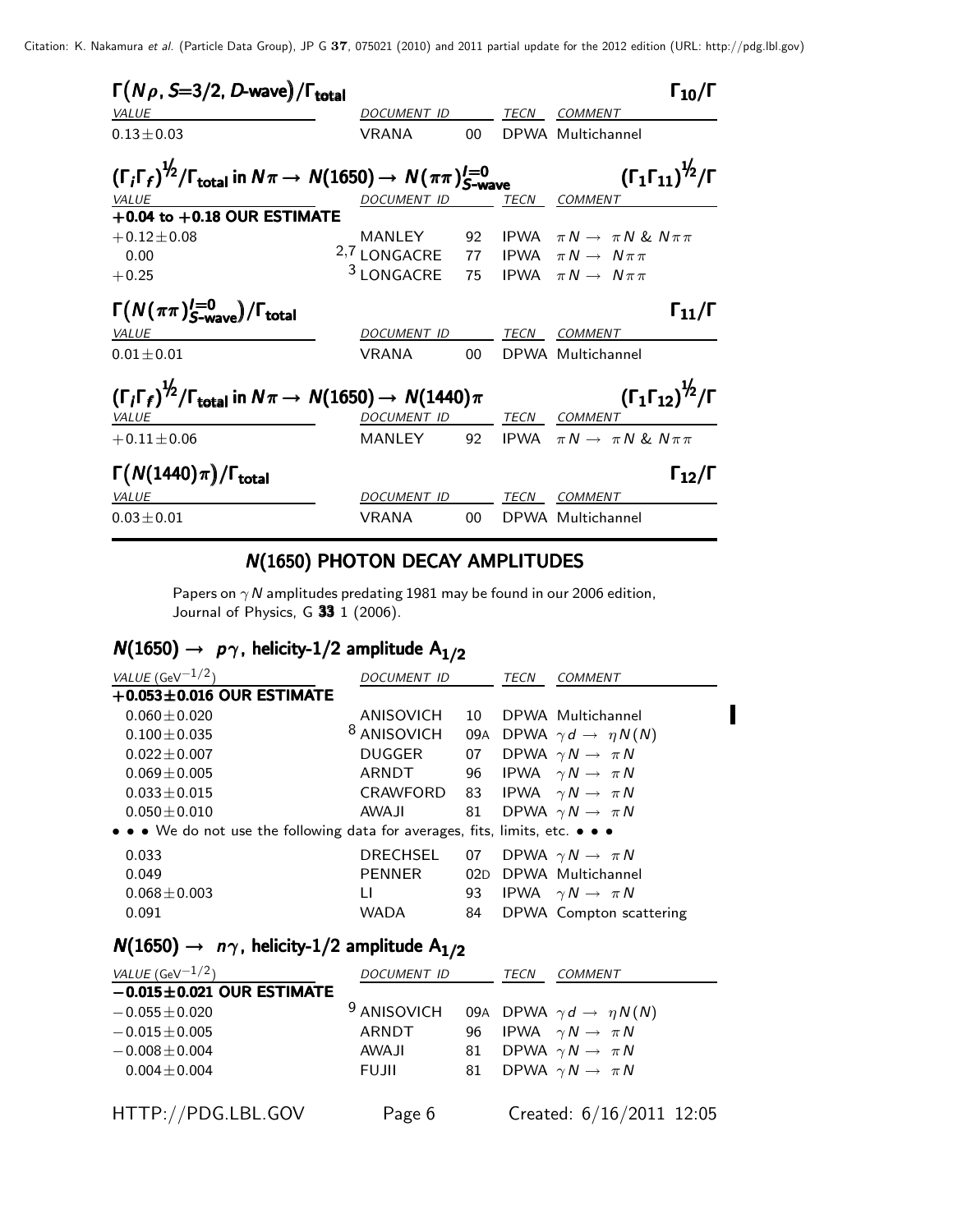• • • We do not use the following data for averages, fits, limits, etc. • • •

| 0.009              | DRECHSEL 07 DPWA $\gamma N \rightarrow \pi N$ |  |                              |
|--------------------|-----------------------------------------------|--|------------------------------|
| $-0.011$           | PFNNFR                                        |  | 02D DPWA Multichannel        |
| $-0.002 \pm 0.002$ | $\perp$                                       |  | 93 IPWA $\gamma N \to \pi N$ |

#### $N(1650)$   $\gamma p \rightarrow AK^+$  AMPLITUDES

| $(\Gamma_i \Gamma_f)^{\frac{1}{2}} / \Gamma_{\text{total}}$ in $p\gamma \rightarrow N(1650) \rightarrow AK^+$ |                    |    |             | $(E_{0+}$ amplitude) |  |
|---------------------------------------------------------------------------------------------------------------|--------------------|----|-------------|----------------------|--|
| VALUE (units $10^{-3}$ )                                                                                      | <b>DOCUMENT ID</b> |    | <b>TECN</b> |                      |  |
| • • • We do not use the following data for averages, fits, limits, etc. • • •                                 |                    |    |             |                      |  |
| 7.8 $\pm$ 0.3                                                                                                 | WORKMAN            | 90 | <b>DPWA</b> |                      |  |
| 8.13                                                                                                          | TANABE             | 89 | <b>DPWA</b> |                      |  |
| $p\gamma \rightarrow N(1650) \rightarrow AK^+$ phase angle $\theta$<br>$(E_{0+}$ amplitude)                   |                    |    |             |                      |  |
|                                                                                                               |                    |    |             |                      |  |
| VALUE (degrees)                                                                                               | DOCUMENT ID        |    | TECN        |                      |  |
| • • • We do not use the following data for averages, fits, limits, etc. • • •                                 |                    |    |             |                      |  |

#### N(1650) FOOTNOTES

<sup>1</sup> ARNDT 95 finds two distinct states.

- 2 LONGACRE 77 pole positions are from a search for poles in the unitarized T-matrix; the first (second) value uses, in addition to  $\pi N \to N \pi \pi$  data, elastic amplitudes from a Saclay (CERN) partial-wave analysis. The other LONGACRE 77 values are from eyeball fits with Breit-Wigner circles to the T-matrix amplitudes.
- $3$  From method II of LONGACRE 75: eyeball fits with Breit-Wigner circles to the T-matrix amplitudes.
- <sup>4</sup> See HOEHLER 93 for a detailed discussion of the evidence for and the pole parameters of N and  $\Delta$  resonances as determined from Argand diagrams of  $\pi N$  elastic partial-wave amplitudes and from plots of the speeds with which the amplitudes traverse the diagrams.
- 5 ARNDT 98 also lists pole residues, which display more model dependence than do the associated pole positions.
- 6 LONGACRE 78 values are from a search for poles in the unitarized T-matrix. The first (second) value uses, in addition to  $\pi N \to N \pi \pi$  data, elastic amplitudes from a Saclay (CERN) partial-wave analysis.
- 
- TONGACRE 77 considers this coupling to be well determined.<br><sup>7</sup> LONGACRE 77 considers this coupling to be well determined.<br><sup>8</sup> This ANISOVICH 09A amplitude is evaluated at the pole position; the phase is (25 ± 20)<sup>0</sup>.
- <sup>9</sup> This ANISOVICH 09A amplitude is evaluated at the pole position; the phase is  $(30\pm 25)^\circ$ .

#### $N(1650)$  REFERENCES

For early references, see Physics Letters 111B 1 (1982).

| ANISOVICH        | 10  | EPJ A44 203   | A.V. Anisovich et al.                | (BONN, PNPI)                 |
|------------------|-----|---------------|--------------------------------------|------------------------------|
| <b>BATINIC</b>   | 10  | PR C82 038203 | M. Batinic et al.                    | (ZAGR)                       |
| <b>ANISOVICH</b> | 09A | EPJ A41 13    | A.V. Anisovich et al.                | (BONN, PNPI, BASL)           |
| <b>THOMA</b>     | 08  | PL B659 87    | U. Thoma <i>et al.</i>               | (CB-ELSA Collab.)            |
| <b>DRECHSEL</b>  | 07  | EPJ A34 69    | D. Drechsel, S.S. Kamalov, L. Tiator | (MAINZ, JINR)                |
| <b>DUGGER</b>    | 07  | PR C76 025211 | M. Dugger et al.                     | (Jefferson Lab CLAS Collab.) |
| ARNDT            | 06  | PR C74 045205 | R.A. Arndt et al.                    | (GWU)                        |
| PDG.             | 06  | JPG 33 1      | W.-M. Yao et al.                     | (PDG Collab.)                |
| <b>SHKLYAR</b>   | 05  | PR C72 015210 | V. Shklyar, H. Lenske, U. Mosel      | (GIES)                       |
| ARNDT            | 04  | PR C69 035213 | R.A. Arndt et al.                    | (GWU, TRIU)                  |
|                  |     |               |                                      |                              |

HTTP://PDG.LBL.GOV Page 7 Created: 6/16/2011 12:05